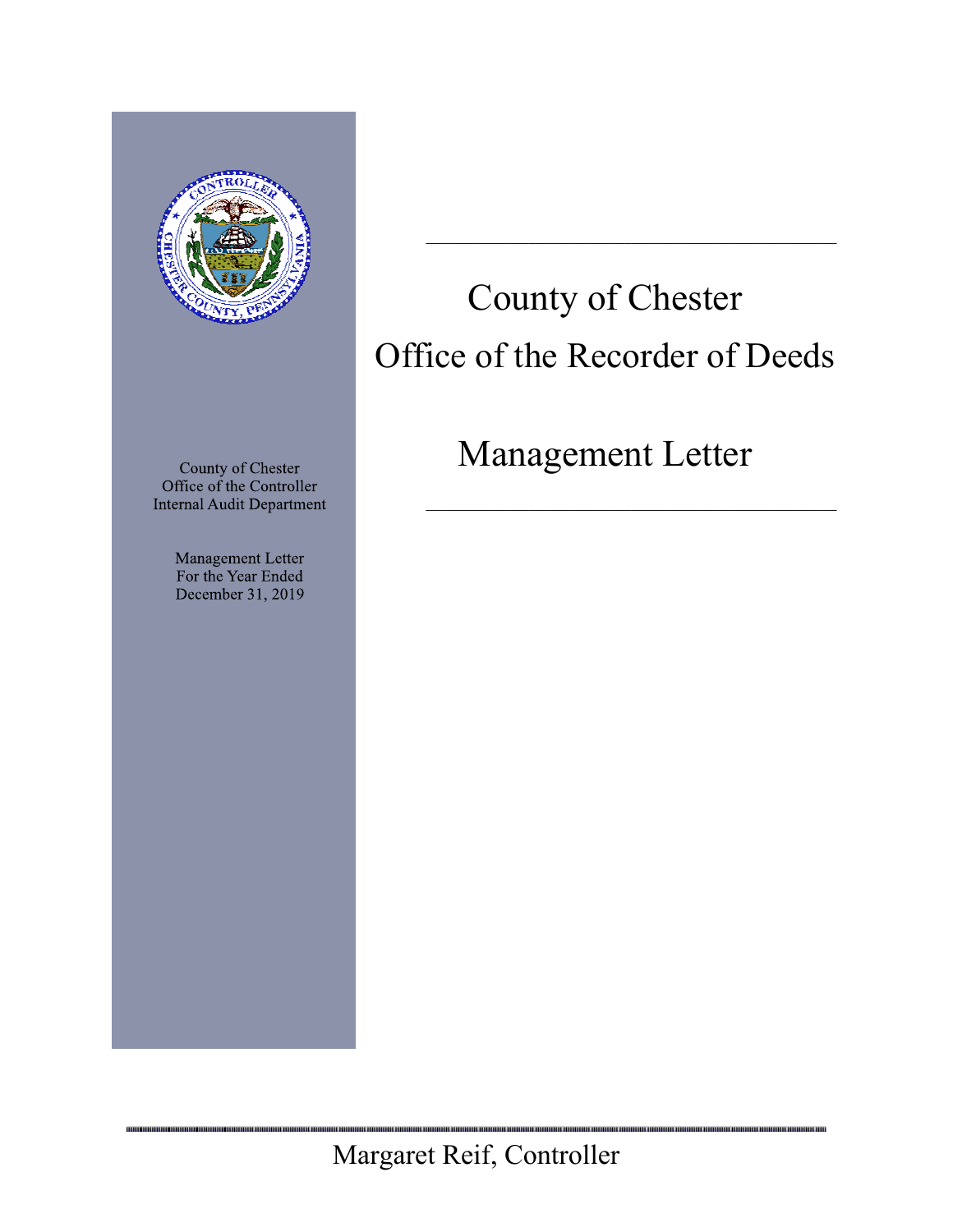### **Office of the Recorder of Deeds - Executive Summary**

| Are there any MAJOR issues that require management's immediate action and/or attention?<br>(Sufficient controls are not in place to address the associated risk.)                       |                |  |
|-----------------------------------------------------------------------------------------------------------------------------------------------------------------------------------------|----------------|--|
| Are there any LESSER SIGNIFICANT issues that require management's action and/or attention?<br>(Process is not critical to the overall operation.)                                       | N <sub>0</sub> |  |
| Are there any MINOR issues that do not require management's action and/or attention?<br>(Sufficient controls are in place and issue is strictly a result of human error and oversight.) | N <sub>0</sub> |  |

|  | Recap of Findings Identified |
|--|------------------------------|
|  | Major Findings               |
|  | Lesser Significant Findings  |
|  | Minor Findings               |

 $margaret$  leit

Margaret Reif, Controller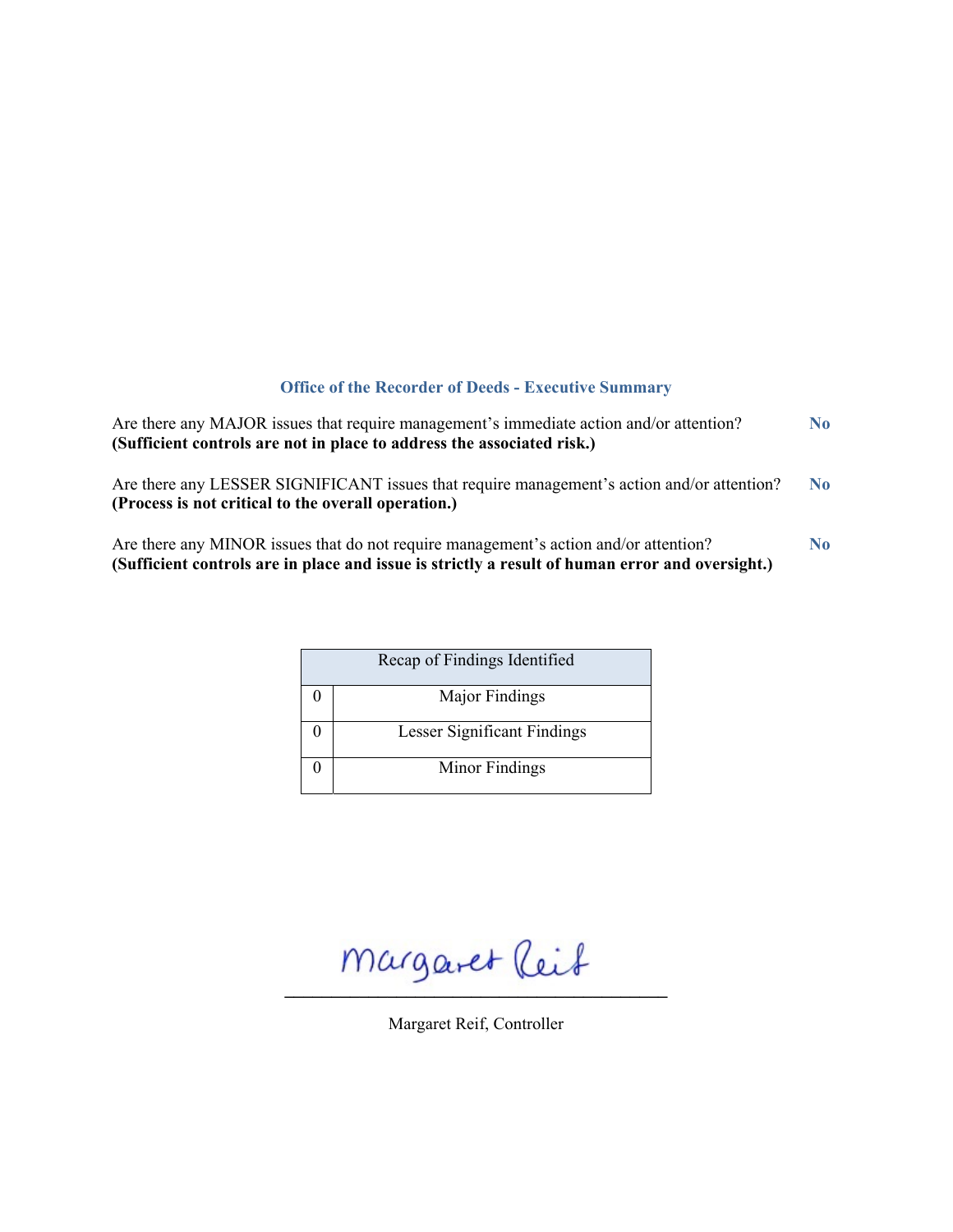#### **Introduction**

On May 27, 2021, Internal Audit completed an audit of the Office of the Recorder of Deeds *(Recorder)* for the year ended December 31, 2019. Christian J. Kriza was the auditor-in-charge and was assisted by Brenden Madonia. Internal Audit is required by Pennsylvania County Code to review county offices annually to ensure compliance with policies and procedures and to assess their overall internal control structure. The scope of the audit included a review of the following:

- Cash and Petty Cash
- Accounts Receivable
- Liabilities
- Cash Receipts
- Cash Disbursements
- Voided Transactions
- Recorder Record's Fund Account Disbursements

We conducted our audit in accordance with generally accepted auditing standards and standards applicable to financial audits contained in Government Auditing Standards issued by the Comptroller General of the United States. We have also issued our Independent Auditor's Report on Internal Control over Financial Reporting and on Compliance and Other Matters concurrent with this Management Letter. Disclosures and other information in that Report (also dated May 27, 2021) should be considered in conjunction with this Management Letter.

#### **Summary**

The *Recorder* was found to be in compliance with policies and procedures mandated by the County of Chester. A final copy of this report will be transmitted electronically to you upon receipt of your responses. In addition, since audit reports are a matter of public record, your final report will be posted on the Controller's webpage within one week of issuance.